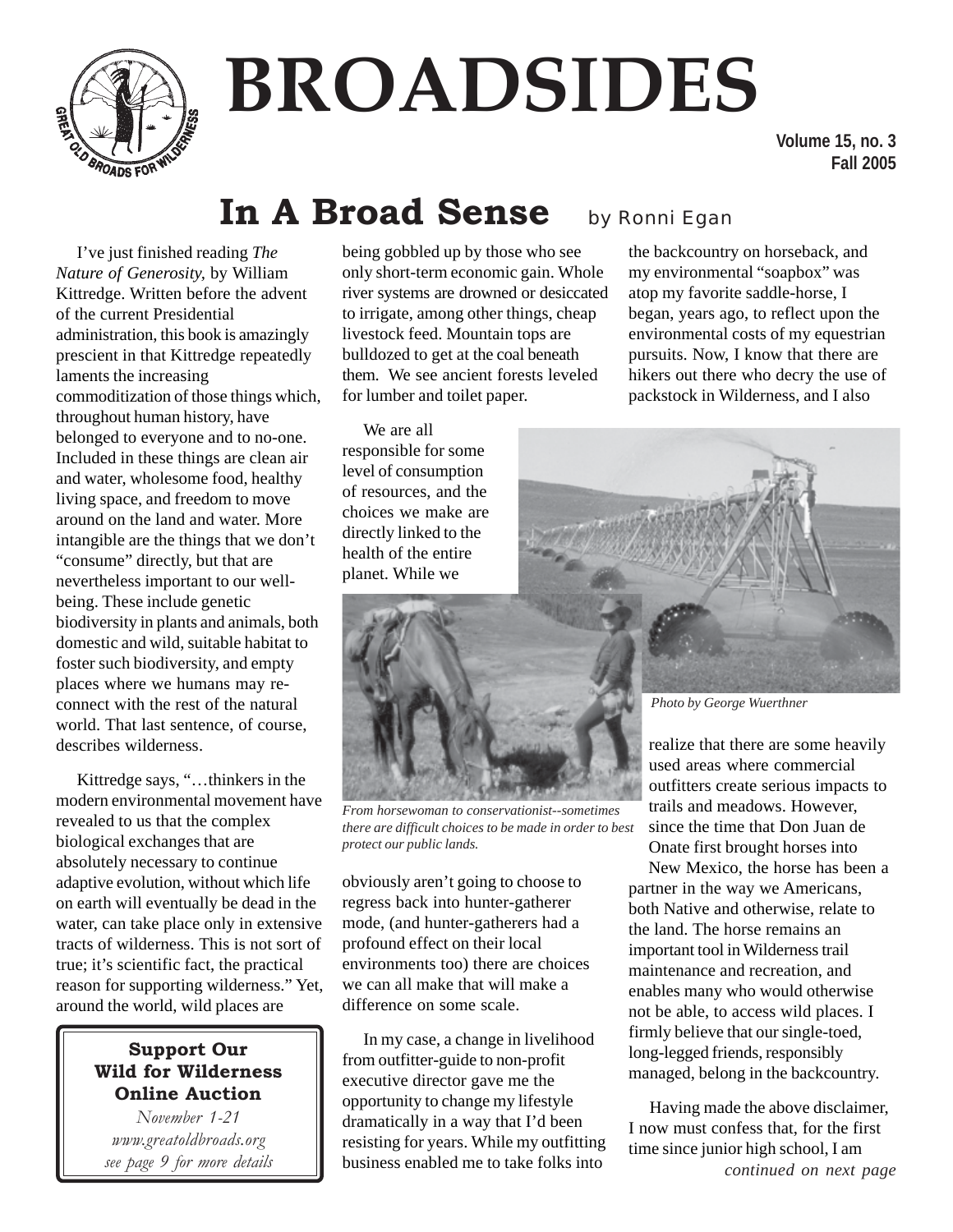#### *continued from page 1*

without a single horse, and here's why. When I came to Durango to take over the reins of Great Old Broads (pun intended!) I still had a number of horses and mules, and imagined I'd continue to do some packing into the mountains and canyons. But as I began to investigate the various challenges to our wild lands and waters, I learned of the incredible environmental costs of growing alfalfa and other irrigated feeds in the arid West. Mind you, I'd always "had a hunch" that this was an expensive proposition, resource wise, but I just didn't have the heart to give up my addiction, which, as any horse-person will tell you, it truly is.

Then, Great Old Broads joined the Dolores River Coalition, and I learned how that wonderful river, which I had rafted only once years ago (my other addiction) had been essentially "killed" in the 1980s, below McPhee Dam and reservoir outside of the town of Dolores, Colorado. Not only had it become essentially un-boatable, but during the severe drought years from 2001 to 2005, its flow was reduced to a trickle, and the low flows and warm water destroyed the fishery as well. What had been a marvelously diverse and fecund ecosystem was sacrificed for economic gain. What became of the Dolores River, you may ask? It is now growing thousands of acres of irrigated crops, primarily alfalfa. Most of this hay is fed to cattle, but it is also sold as horse feed. How could I presume to be a defender of that mistreated river, and continue to buy cheap horse feed? I came to realize that my horse habit would have been of little consequence to the river had I lived on large acreage and didn't have to buy feed, or if I lived in a well watered place like, say, Ohio, where the grass actually grows all by itself. But I have chosen to live in a desert, which can in no way support large numbers of hungry hoofed animals. I decided that I needed to let them go. I have found good homes for all of them, and I confess that I don't miss the twice daily chores.

So, what has all of this got to do with the nature of generosity? Well, I'd finally concluded that my horsehabit didn't fit with my mission at Great Old Broads. In choosing not to support an economic activity that contributes to the degradation of the Dolores and other rivers, I am beginning to live a little more lightly upon the land. It may not be much, but I hope that the few tons of hay I don't

buy every year will mean a little more water in the streams.

 We all make decisions every day that have repercussions for the planet. We Americans, in particular, consume far more than our share of earth's finite resources, and we need to start making some hard choices. I like to think that our membership is more conscious of these choices than the average American, and I hope that we can, by setting an example for our families and friends, gently increase their awareness of how everyday choices can make a difference. To me, this is what Broadness is all about.

*Since this essay was written, Hurricane Katrina and Rita have occurred, reminding us that "mother nature bats last." There will be volumes written about this disaster, but the bottom line remains that we humans have the hubris to think that we can control our environment. Clearly, as a nation (and as a species), we need to realize that we are part of "the environment," and we presume to control it at our peril. All of our hearts go out to those who've suffered so horribly and now we must strive to live in balance with our planet, or face repetition of this tragic event.*

#### **Staff**

Veronica Egan, Executive Director Rose Chilcoat, Programs Director Becky Lawlor, *Broadsides* Editor Sue Agranoff, Membership Assistant

#### **Board of Directors**

Ginger Harmon, Chair, Ketchum, ID Libby Ingalls, Chair, San Francisco, CA Karen Cox, Treasurer, Nevada City, CA Jen Jackson, Secretary, Moab, UT Barbara Ellis, Durango, CO Karen Fischer, Fond du Lac, WI Edith Pierpont, Santa Fe, NM Jen Schmidt, New York, NY Marcey Olajos, Tuscon, AZ Diane Tracy, Salt Lake City, UT

**Great Old Broads for Wilderness is a non-profit, public lands organization that uses the voices and activism of elders to increase, protect, and preserve wilderness.**

Broadsides is a publication of Great Old Broads for Wilderness. Feel free to reprint articles, but please credit Great Old Broads. Printed on 30% post-consumer recycled paper using vegetable soy ink.

#### **Great Old Broads for Wilderness**

850 1/2 Main Street PO Box 2924, Durango, CO 81302 970-385-9577, fax 970-259-8303 broads@greatoldbroads.org www.greatoldbroads.org



Great Old Broads for Wilderness was conceived in 1989 by older women who loved wilderness and organized to protect it.

The wisdom of their combined years (more than three centuries!) told them that the Broads could bring knowledge, commitment, high spirits, and humor to the movement to protect our last wild places on earth.

Today, the Great Old Broads has over 3,000 active members throughout the United States. You do not have to be female, or old, or even great for that matter! to join—but you must be "bold" for wilderness. Please join us on the adventure. Wilderness needs your help!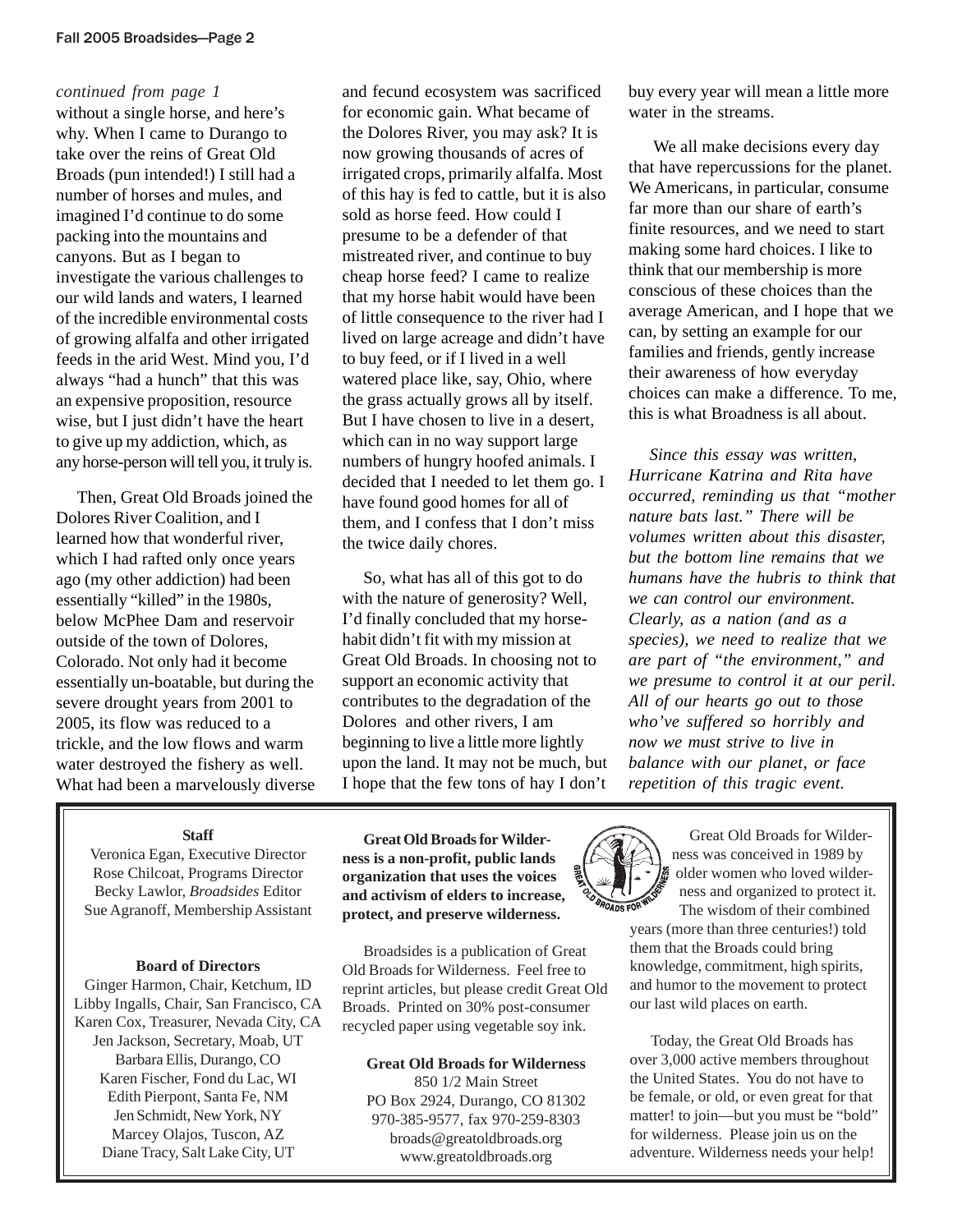*Broad in the Background*

## **Protector of Washington Wilderness: Polly Dyer**

Every once in a while you meet a woman who has dedicated her life to a cause and has made a considerable difference—Polly Dyer is one such woman. Since the 1950s, Polly has been actively involved in wilderness issues, working passionately and fervently to protect wild landscapes, particularly in the state of Washington. And at 85, Polly shows no signs of slowing down. She recently became President of a new organization called the Olympic Coast Alliance, founded to protect Olympic Coast resources.

Polly first became passionate about wilderness in Ketchikan, Alaska, where she moved after high school

with her family. Hiking Mt. Deer, Polly describes herself as being "hit" by the landscape. "I had never heard the word wilderness," she said, but standing on the peak of Mt. Deer, looking out at all of the vast wild country before her, she said she did not know what she was recognizing, but recognized it nonetheless.

On that same mountain

top Polly also met her husband, John Dyer. In the late 1940s they moved to Washington state, where they joined the Mountaineers Club and soon thereafter Polly found herself working actively to protect wild areas across the state.

Perhaps Polly's most known efforts are with the Olympic Park Associates (OPA) and the battle to keep the west side forested valleys from being eliminated from the Olympic National Park boundaries. As Phil Zalesky writes in *The North Shore of Lake Quinault: A Tribute to Polly Dyer*, "If it had not been for OPA's current president, Polly Dyer, we would have lost many acres of the Park adjoining

Lake Quinault and up river." Polly was instrumental in actively lobbying for the area's protection, shoring up citizen support, with over 300 letters submitted requesting that the west side not be removed from the Park, and submitting a minority report along with Emily Hiag, of the Seattle Audoubon Society, which argued for the preservation of all the forested valleys, including Lake Quinault's North Shore.

Another of Polly's great efforts for wilderness protection was with the North Cascades Conservation Council (NCCC), which she founded along with Phil and Laura Zalesky, and Grant and Jane McConnell. The purpose of the organization was to

> provide protection for Glacier Peak and the North Cascades. Success came in two pieces, first in 1964, when Congress passed the Wilderness Act, Glacier Peak was added to the new National Wilderness



*Polly at the Wild Sky Broadwalk.*

able to get a national park bill passed that created the North Cascades National Park and Ross Lake and Lake Chelan National Recreation Areas, totaling almost 671,000 acres.

Preservation System. Then, in 1968, NCCC was

However, as Polly points out, her work is never done. "I have a favorite saying," she said, "If you've won and want to sit on your laurels, then you've lost, because someone will come back to defeat you." She points to the Olympic Coast as a perfect example. Although she fought hard for its protection, now the area is again in danger. Impacts from on shore use are affecting resources off shore, and have therefore created a need for the formation of the Olympic Coast

Alliance to deal with these new conservation issues.

Over the years, Polly has learned a few important lessons about effective activism. "I learned to stick my neck out and say what I want," she said. "My long time friends used to say I was shy, but now I don't hesitate to speak up." She also cites getting as much of the general public behind you as possible as another key element. "If you have enough people behind you the politicians will sit up and take notice," Polly said.

Perhaps the greatest lesson Polly can offer though, is her unwavering passion and dedication. Despite working fulltime for over twenty years, Polly remained a dedicated activist, even when it was difficult. She used to take the Greyhound bus to evening meetings and had to wait until 1:00 am to catch a bus back home, but it never stopped her from going. "You just have to be dedicated to protecting the natural world," said Polly.

There is no question about Polly's dedication and no question that without Polly, Washington's wilderness system would not be what it is today. As Joshua Reichert, Director of Policy Initiatives and the Environment Program for the Pew Charitable Trusts, remarked at a 2004 ceremony honoring Polly's work, "Polly has mentored, inspired and nurtured three generations of wilderness activists and leaders in the Pacific Northwest. She's fed them, given them a place to sleep for the night when they needed one, encouraged them and urged them on. Polly Dyer embodies all of the best qualities of wilderness advocates in this country."

Great Old Broads is proud to have Polly as a member. We would like to thank her for her dedication to wild places. *—BL*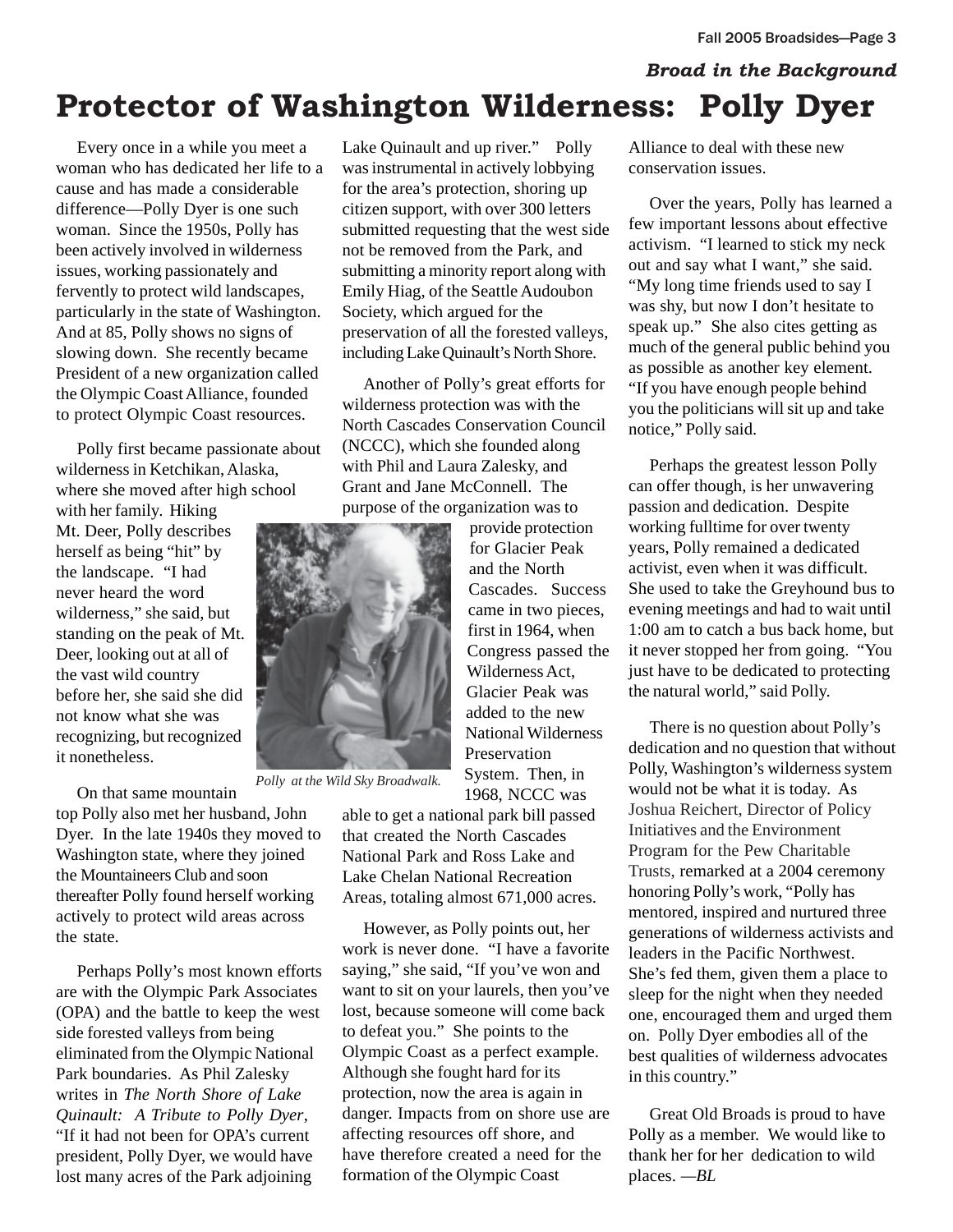## **Wilderness is the Best Antidote**

#### **by Pat Cary Peek**

Know anyone with nature deficit disorder? In July Broads visited an area that will surely help—the proposed Wild Sky Wilderness in the majestic Cascade Mountains is the perfect cure. Administer in small doses, however, lest the person become a raging nature fanatic. She might throw her computer out the window, deprive the children of T.V. and run wildly through the forest with moss between her toes.

Take her gently into the ancient old growth stands and sit at the feet of a seven hundred-year-old cedar that is more than thirteen feet in diameter. Breathe deeply and let the odor of warm bark, pungent mushrooms and green ferns calm her soul. Amble along a trail spongy underfoot with moss and fir needles and watch her



*A little "Broad" help goes a long way. Broads assist Washington Trails Association in trail maintenance in part of the proposed wilderness area. Photo by Nancy Blackadder*

spirit lighten with each step. When you come to a clearing, look above your heads to the bare rugged peaks that still hold traces of last winter's snow. Then notice delicate pink twin

flowers, star-like bunchberry, and minuscule misty foam blooming at your feet. Suddenly, without warning, administer a fat ripe huckleberry between the lips. Guaranteed to bring a smile!

As you venture deeper into the spell of the woods, point out the pattern of the

gnarled knotted roots on the forest floor and the shelf-like conks on the old, old trees. Miracles, seen and unseen, surround you. There's magic in the witch's butter, brilliant yellow fungus that's puddled along the trail. Just saying the name softly inside your

The Broads, more than 40 strong, gathered in Index, Washington, like bees to a patch of clover, to lend our support for the proposed Wild Sky Wilderness Bill which has passed the senate three times but has been stalled in the Republican-controlled House for several years. We came from Vermont, California, and points in between, to speak for this wild country and renew our own defenses against the dreaded disorder that seems to affect so many of our citizens these days.

head brings peace to a troubled heart.

 The bill, which designates 106,000 acres in the Mt. Baker-Snoqualmie National Forest as Wilderness,

includes land that is unique in several ways. First, it is within a 90 minute or less drive from 2.5 million people in the greater Seattle area, many of whom are teetering toward nature



*Great Old Broads enjoy hiking in the beautiful areas included in the Wild Sky Wilderness Bill. Photo by Libby Ingalls*

deficit disorder (NDD) if they don't already have full blown NDD.

The proposed wilderness is also unique compared to other wilderness areas because 30% of it is below 3000 feet. This means many rare lower elevation plants and animals will be protected. Most other wilderness has 6% or less area in lower elevations. So from the huge old Sitka Spruce in the low zone through the venerable Douglas fir and up to the towering Western Hemlock at the tree line, the Wild Sky needs our help and millions of suffering humans need strong doses of its wildness. Even if they never sit under that tree or taste that huckleberry, just knowing it's there can be enough.

*continued on next page* Our dear Broads staff and Board, all specialists in treating even latent symptoms of NDD, once again executed a memorable Broadwalk that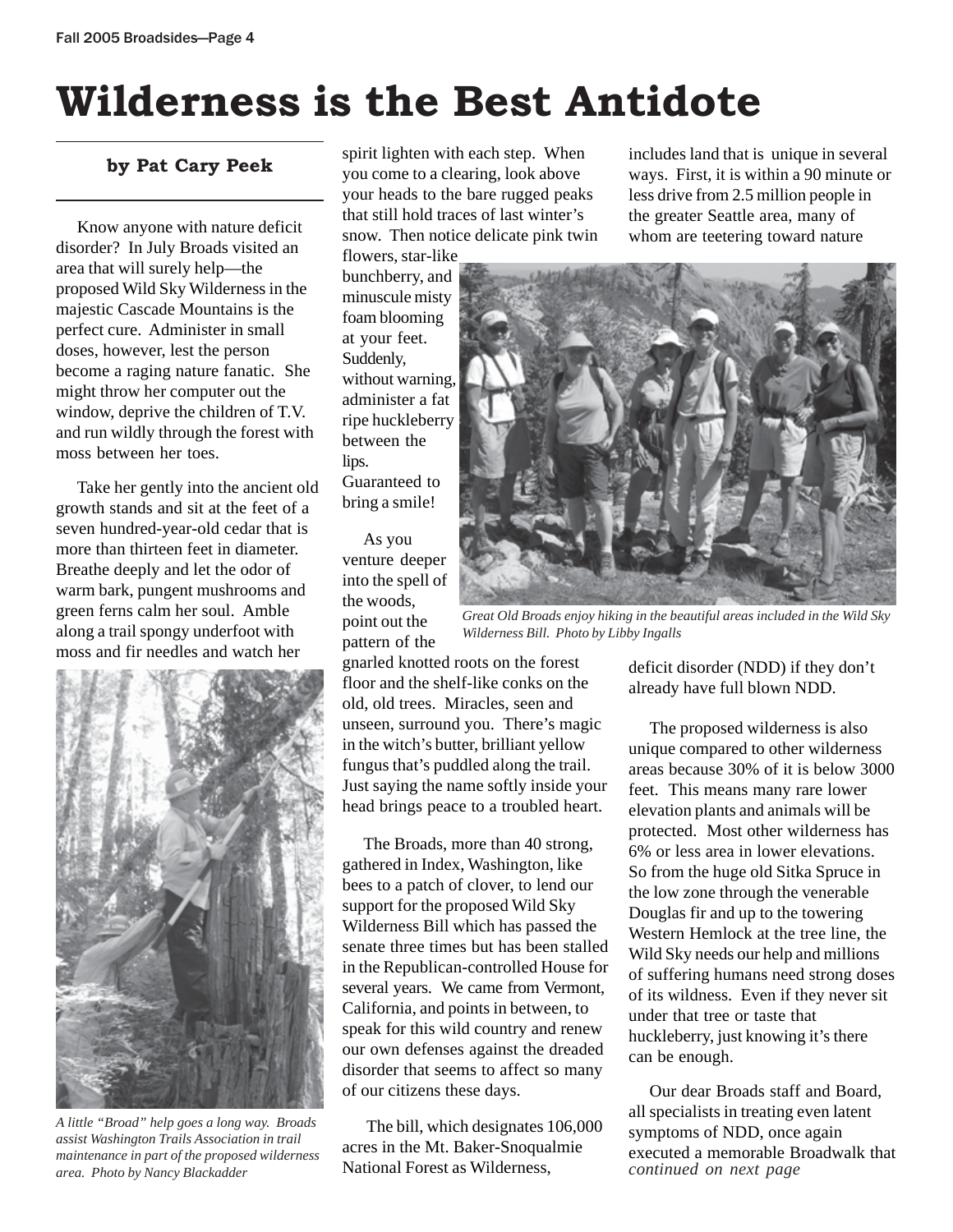*The Broader Wilderness Movement*

#### *continued from page 4*

knowledgeable. Competence isn't a big enough word for what they do. Cheerful, poised, friendly, down to earth and dedicated to wild nature, their leadership appears effortless, but we know otherwise. We learn from their examples and from each other to carry on the campaign to rid the world of an insidious affliction of modern life and keep wild country safe for generations to come. **To stay informed on this issue visit www.wawild.org**

*Pat Cary Peek is the author of One Winter in the Wilderness and Cougar Dave, Mountain Man of Idaho. E-mail pcaryp@moscow.com or phone 208-882-3694*

### **The Water Ouzel**



#### **House Vote Guts Endangered Species Act**

On Thursday, September 29, the U.S. House of Representatives narrowly approved the first major changes to the Endangered Species Act since 1988. This vote represents the most serious attack on endangered species protections in nearly 30 years.

The vote sharply diminishes critical habitat protections, politicizes what should be scientific decision making, cuts wildlife experts out of the loop indetermining whether agency actions would harm endangered plants and animals, and complicates listing of new

*by Bob Heirman* I saw a bird with hues of slate Bobbing and dipping with its mate Among the rocks of an enchanting stream, A paradise—a botanist's dream! Dripping moss in sunlight rays, Waterfalls and misty sprays. Far from city crowds, the lemming rush and din, Beneath the billowed clouds, I drank the splendor in. A stranger in the wild terrain, Trespassing on the birds' domain. I stood and gazed somewhat amazed, they did such funny things, Just carefree, feathered submarines—with wings. The gray birds teetered on a rock and sang from its glistening dome, An aria, trilling and sweet echo'd their primeval home. Close by me this summer day, They continued to swim and play. Then, leaving the stream and birds, the winding trail I trod, Richer than inspired words, I had seen the hand of God. I thought of what I'd left behind, The beautiful place…the peace of mind. I knew as shades of eventide gathered in the west, The water ouzels were safe inside their hidden ledge-rock nest. —1992, from *A Poet's Paradise* species and the implementation of recovery plans for already listed species. It would also require tax payers to pay developers to refrain from killing endangered plants and animals.

It is now up to the Senate to act more responsibly. In 1978, the Senate stepped between the overly-hasty House, which passed a bevy of crippling amendments to the ESA. The Senate rejected virtually everything the House had done and the Endangered Species Act survived. The Senate must again reject the overreaching of the House. Please urge your Senators to do so. *—Visit www.stopextinction.org*

#### **National Parks Threatened**

Paul Hoffman, a political appointee in the Interior Department, has undertaken the task of radically altering the basic mission of the National Park Service. If implemented, these changes will negate more than a century of conservation philosophy that has been called " the best idea America ever had."

Under the new proposed policies, millions of acres of roadless lands that have been managed as de facto wilderness within our National Parks will be at risk of development and exploitation by motorized recreation, mining, and other activities. Hoffman and supporters claim the current policies are too restrictive, concentrating on resource protection rather than visitor use. However, of the 250 million park visitors each year, every year 90 percent-plus say they were satisfied or very satisfied with their visit. Why change mangement policies that put resource protection as the top priority while providing enjoyment for all?

Contact your Senators and ask them to demand our national parks remain protected. *—Visit www.npca.org*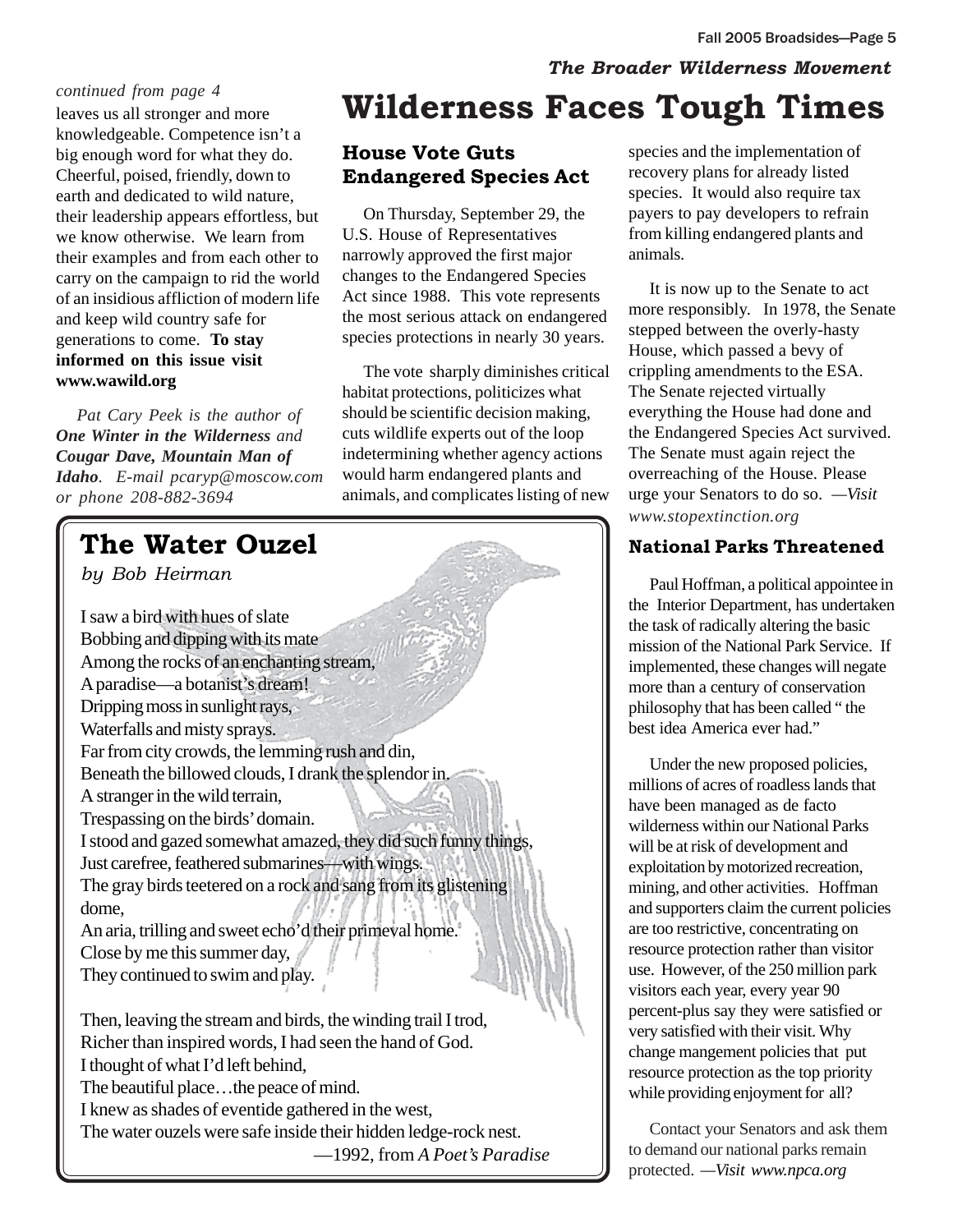## **A Broad At the Border by Ginger Harmon**

From time to time I look behind me to see if the man with the submachine gun is still following me. I am hiking in the Wilderness Area of the Cabeza Prieta National Wildlife Refuge. Yesterday, hiking in the Wilderness of Organ Pipe Cactus National Monument, another man, gun in hand, followed me.

Not quite your picture of wilderness hiking? Not mine either. The men with the machine guns are from Monument and Refuge Law Enforcement. I am with a group of environmentalists and media people who have been invited by Sonoran Desert Protectors—a group founded by Great Old Broad Fred Goodsell to have a look at why the Cabeza Prieta Wildlife Refuge had the dubious honor of being named by Defenders of Wildlife as one of the top ten most endangered wildlife refuges and why Organ Pipe Cactus National Monument was named in a top ten list of most endangered national parks by the National Parks Conservation Association.

Ninety four percent of Organ Pipe and about ninety percent of the Cabeza is Wilderness. The areas are contiguous and together they are one third larger than the state of Rhode Island. The two areas have a total of 85 miles of border with Mexico and a width that runs from around 15 to 30 miles.

 An amazing variety of flora and fauna thrive on the extreme heat and aridity of this harsh basin and range country of southwestern Arizona's Sonoran Desert. Plant species number around 400. Among the many cactus are the giant saguaro, organ pipe, the rare night blooming cereus, and teddy bear cholla. Trees found on the shallow slopes (*bajadas)* and along the dry washes include mesquite, ironwood, and palo verde. Spring

brings a ubiquitous cover of brilliant wildflowers including orange poppies, pink primroses, purple verbena, scarlet penstemon and yellow desert marigolds.

More than 300 species of wildlife have been identified in this parched land that is home to the endangered Sonoran pronghorn, desert bighorn, the rare lesser longnose bat, and the seldom seen tortoises. Cold blooded reptiles including rattlesnakes and Gila monsters thrive on the hot desert. Birders can delight in a colorful array of flycatchers, wrens, vireos, warblers, sparrows and finches. Gila woodpeckers peck out a home in the saguaro and humming birds find nectar in the bright red *chuparosa*.

The most severe damage to the resource we saw on our tour was caused by off-road vehicle travel. Cars and trucks, mostly stolen, are driven from the border and across the desert by smugglers carrying drugs or *coyotes* transporting undocumented aliens. In the Cabeza, more than 200 miles of "ghost roads" have been created in the last four years. Unfortunately, when one track becomes impassable, drivers strike out in another direction leaving a network of tracks seldom more than a few hundred feet apart. When the Border Patrol leaves established roads to chase miscreants, they do additional damage. Cross country vehicle travel has caused extensive surface destruction of fragile desert soils. The results are large areas of erosion and changing drainage patterns. While the tire tracks may take decades to heal, the gullying they cause may be irreparable.

 Vehicles that get stuck in the desert are simply abandoned. Removing them is difficult, expensive and time consuming. Huge amounts of litter are left behind by immigrants.

Water jugs, cans, bottles, clothing, plastic bags, even water coolers clutter vehicle routes, walking trails, and camping spots. Our group cleaned up one hillside along a foot trail, but we were told the garbage would all be back in a few days. Large amounts of human waste seriously compound the problems.

Natural water tanks (*tinajas*) are often polluted, drained dry or receive so much human activity that wildlife will not use them. Both the endangered lesser longnose bat and the endangered pygmy ferruginous owls have been driven from their roosts by increased human activity.

Fire and weeds are a new problem in these wilderness areas. Illegal immigrants build fires for cooking or warming and often these fires spread. The Sonoran Desert did not evolve with intense fires. Plants in burnt areas are slow to recover, which allows invasive species to move in. The luxuriant foliage of the weeds is a tinder box for what is becoming exponentially bigger fires and, in turn, larger areas of invader weeds. Collecting material for fire can strip a crossing route bare thus depriving an area of nutrients from decaying plant debris and eliminating habitat for small critters.

Death in the desert surely transcends the issue of environmental damage, but both are problems that must be dealt with and solutions found. Immigrants die far too often from heat and thirst related causes. A park ranger was shot by smugglers a few years ago. Border Patrol people are in constant danger. Roger di Rosa, the Manager of Cabeza Prieta National Wildlife Refuge, put it this way: "The amount of environmental destruction and restoration costs, degree of human death and suffering, and large operational costs incurred by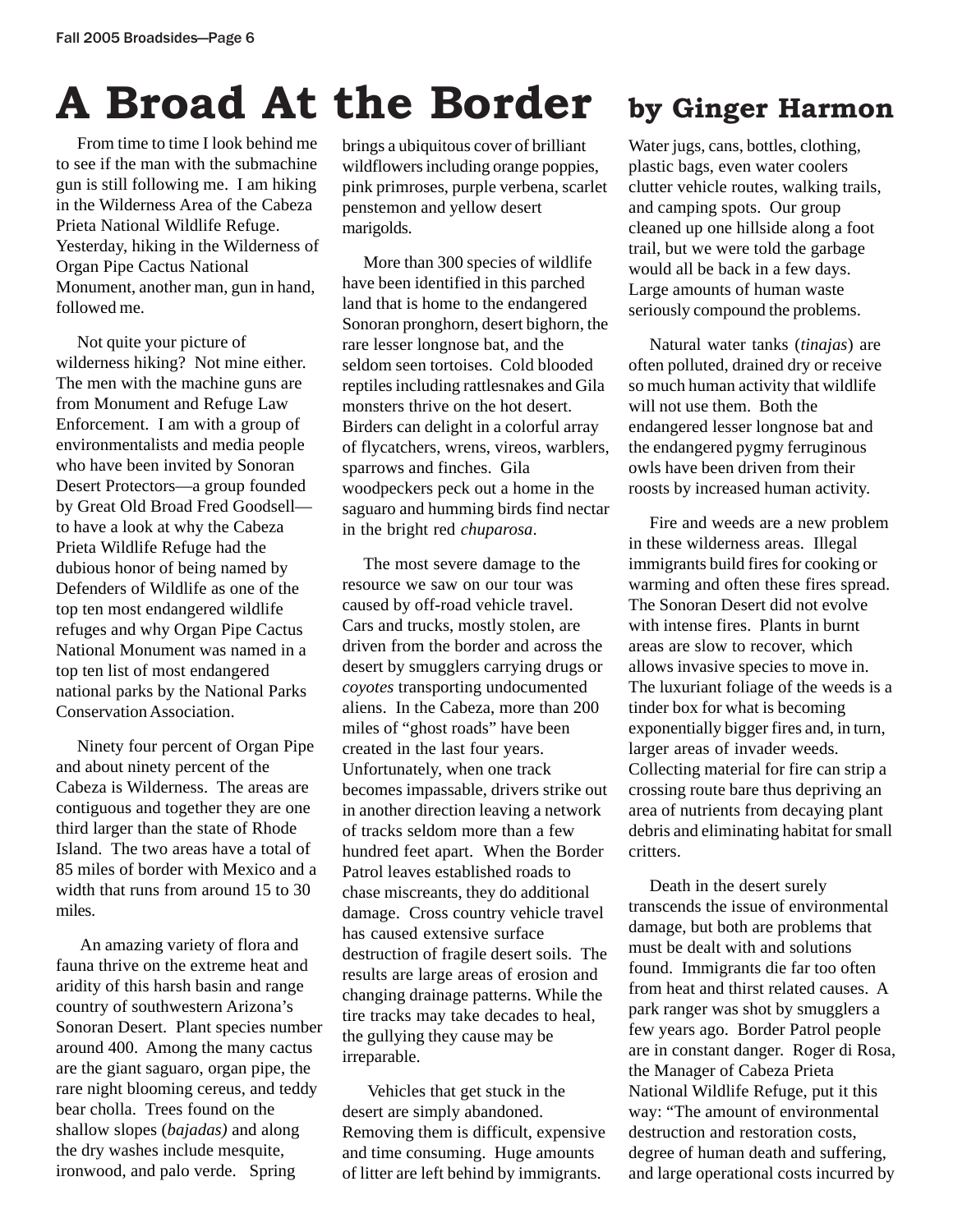federal units on the border amount to a major disaster. Solutions need to be developed within that context."

 In addition to the problems listed above, of even more immediate concern is the issue of terrorist infiltration across the border. At the moment, a terrorist can simply walk across the border along with illegal aliens. As one expert said, "Finding a terrorist at the border is like finding a needle in a haystack." Migrant flows and terrorist incursion are two issues that are inextricably mixed. It is frightening that a solution will probably be a long time coming.

The Sonoran Desert Protectors and other organizations concerned with human death and natural resource damage favor a much improved system for interdiction of the estimated 300,000 undocumented aliens per year who attempt to cross into the Cabeza and Organ Pipe. Improvement in border interdiction would require extensive installation of state-of-the-art surveillance equipment at the border both on the ground and from the air. An increased Border Patrol would be concentrated along border area. There is a 60 foot easement on the United States side of the border where a road could be built for surveillance installations and pursuit of undocumented aliens. It is hoped most crossing attempts would be stopped at the border and that pursuit of aliens by the Border Patrol would be limited to the border area.

The National Park Service is in the process of building a vehicle barrier along the 36 miles of Organ Pipe border with Mexico. This metal and concrete barrier is built in such a way as to keep vehicles out, while people and wildlife can still cross. If this barrier is extended to include the Cabeza Prieta Refuge border with Mexico, it could be a solution to the problem of vehicles crossing into the Wilderness Areas.



*Photo of Cabeza Prieta Peak. Photo by Fred Goodsell*

Senator John McCain of Arizona and Senator Ted Kennedy of Massachusetts have recently introduced comprehensive legislation that would substantially strengthen border enforcement. The most important aspect of the bill, I believe, is a guest worker program that matches up willing workers and willing employers. It would open up legal, controllable channels through which workers can come into the United States. The bill, also, includes a plan that offers the 11 million illegal immigrants already in the United States a way to become legal residents. This bill is a sensible answer to an immigration system that is out of control. Passage of the legislation will be difficult, but it would surely have an immediate positive effect on the illegal border crossing problem and the attendant environmental degradation.

I came away from our tour of the Wilderness Areas of the Cabeza Prieta and Organ Pipe Cactus with a greater appreciation—if not understanding—of the complicated and multifaceted issues of border security. I certainly have a greater

awareness of the need for immigration reform. Mostly, I came away with a feeling of great sorrow for what is happening to this perfect piece of quintessential Sonoran Desert—a place of world class beauty and natural phenomena as evidenced by its recognition as a United Nations International Biosphere Reserve.

Under the Wilderness Bill, Wilderness is set aside because it is "an area where earth and its community of life are untrammeled by man…" Man is moving all too quickly to "trammel" the once pristine and unique wilderness qualities of the Cabeza and Organ Pipe Wilderness. This desecration must be stopped. Please communicate your concerns and ideas to your Senators, Representatives, and the President.

#### *—Ginger Harmon*

*(ginharmon@aol.com) is co-chair of Great Old Broads Board of Directors. She spent the summer of 1991 doing volunteer outdoor work at Organ Pipe Cactus NM. Ginger was told she was the only person who ever volunteered at the Monument in the summer.*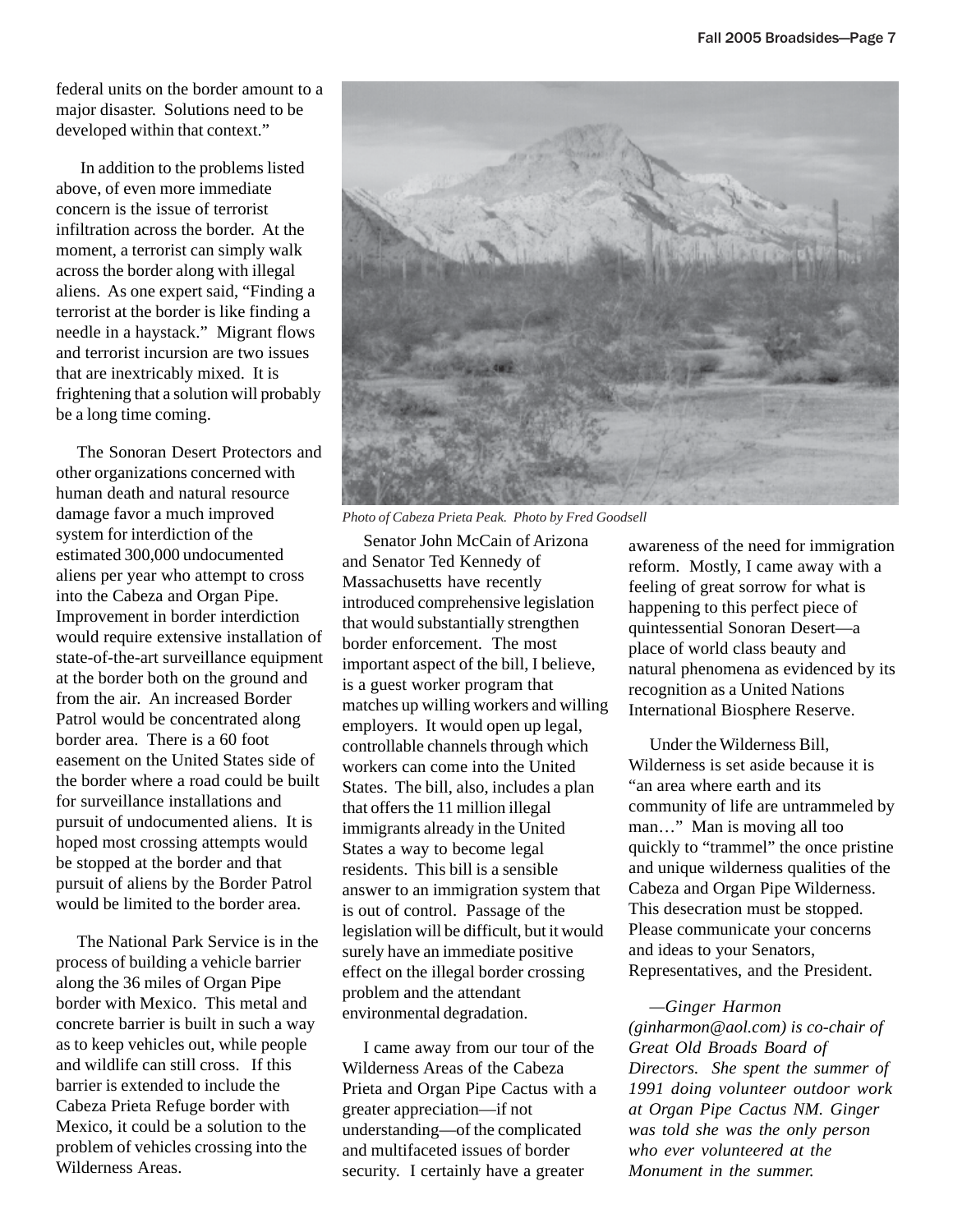## **Valle Vidal — New Mexico's "Yellowstone"**

#### **by Sue Agronoff**

As Rose and I drove into the Valle Vidal, I was struck by the beauty of this lush landscape. I certainly never had imagined that there could be such a verdant area anywhere in New Mexico. Our eyes were drawn especially to the stream that we were following, and all that we had learned about stream health from our Days in the Desert training earlier in the spring was flashing before our eyes. As we entered through the narrow canyon we commented on all the signs of a healthy riparian area that we were seeing. As the canyon widened and we began to see cattle grazing we also saw the stream health degrade.

playing and singing. Other evenings we had talks from members of the Coalition for the Valle Vidal, the Quivira Coalition, and the New Mexico Wilderness Alliance about their organizations and projects they are working on in the Valle Vidal.

Friday, the District Ranger gave us a tour of the eastern half of the Valle Vidal, which is in danger of being leased for coalbed methane development. He discussed the management issues and we learned about the timetable and steps involved in this decision process. We were all struck by the beauty of the area and realized that oil and gas development would undermine the local recreationbased economies and destroy this

beautiful place.

Saturday we awoke to menacing skies, but we weren't going to let the weather deter us. Some stayed behind to paint, enjoy the ponds, and relax, but the majority of us picked one of three scheduled hikes. Those of us who chose the toughest hike up to a peak got



When we arrived at Shuree Lodge, our campsite, I was thrilled at the combination of newcomers and oldtimers, locals and out-of-staters, young and old, and men and women all coming together for the camaraderie and their passion for saving our remaining wild lands. The first evening we were entertained by Rod Taylor, the chief wrangler of the Philmont Boy Scout Ranch, which uses the Valle Vidal for its programs. Rod gave us his thoughts on what the Valle Vidal has meant to him over the years interspersed with some guitar

rebuffed by thunder and lightning and many of us ended up soaked and a bit chilly, but once again we were just happy to spend time recreating in this beautiful area.

Sunday morning George Long, USFS Fish and Wildlife Biologist, talked to us briefly about the wildlife of the Valle Vidal and then took us out for our volunteer project building several stream exclosures on Comanche Creek. All 40+ Broads got involved in building these exclosures and we got to see the improvement in

some areas where George had already built exclosures.

As we returned to Shuree Lodge, we were greeted by a group of Boy Scouts camping on the lawn behind the lodge. They were about 2 weeks into a backpacking trip and were thrilled with our invitation for a gourmet dinner. That evening they joined us for the dinner and a discussion around the campfire. They provided me with some of my best memories of the weekend. What struck me was the fact that this group of young boys wanted to join in and be sociable with a group of Old Broads. Not something that most of the teenagers I've seen recently would want to do. Then, to hear the passion that they had for nature and wild places was a wonderful affirmation that there are some in this younger generation who do care.

Monday, after packing up and saying good-bye to everyone, Ronni, Rose and I went for a tour with George Long to see some of the areas where he has been working to restore the health of the riparian areas. Each area he showed us had different issues and he used different techniques to bring each back to a healthy state, but it was just amazing to see how much of a difference his efforts had made. Besides the Boy Scouts this is the other most poignant memory that I have of this trip. It was good to see an example of something the Forest Service is doing well (or at least something one employee of the Forest Service is doing and being allowed to do superbly).

*—On September 15, Congressman Tom Udall introduced legislation to permanently shield the Valle Vidal from mineral extraction. To add your voice to the protection of the Valle Vidal visit www.vallevidal.org*

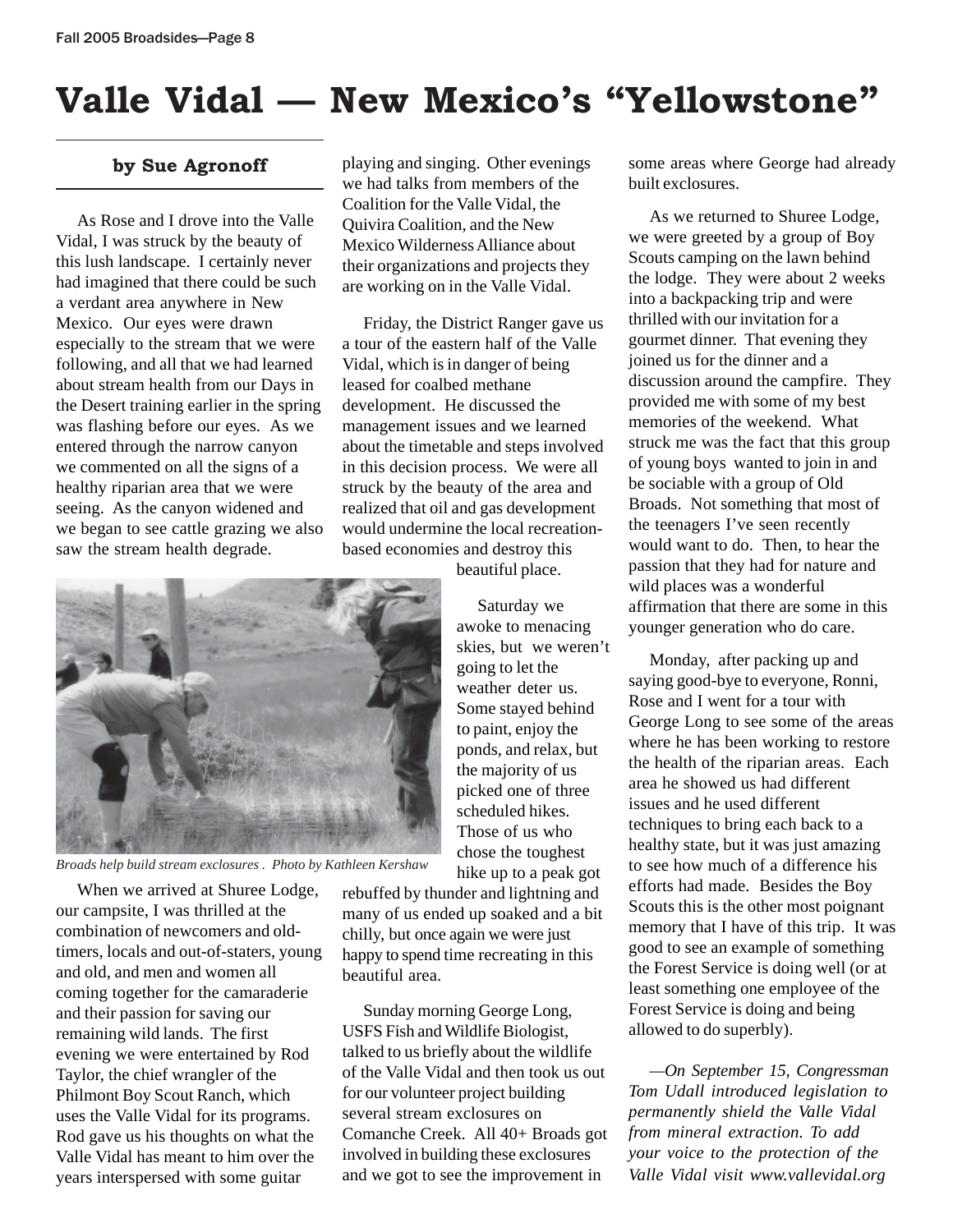## **A Road Trip to the Valle Vidal**

#### **by Sue Graff**

I went to the Valle Vidal in New Mexico in June because some friends were going, the scenery was intriguing, it was a new and different locale for me, and of course, the adventure factor…a 3,000 mile road trip from California.

What I found was all of the excitement and beauty of a new place, the Carson National Forest, and more importantly, a beautiful wisp of land illustrating huge impending troubles on all our country's open spaces. The Valle Vidal is a small portion of the Carson National Forest, which was donated by the Pennzoil Company to be managed primarily for its wildlife resource and outstanding scenic value. However, because the area was added to the Forest after the last

management plan was completed, the Forest Service is now in the process of amending the management plan to include management provisions for the Valle Vidal. This plan amendment *could* include language that would prohibit oil and gas leasing in the Valle

Vidal. Otherwise, if the possibility for leasing is left open, it will be much more difficult to deny leasing. Gas rich Raton Basin and the Turner Vermejo Ranch, which border the Valle Vidal, are both already in gas production and riddled with roads and pads.

Our speakers at our Shuree Lodge campsite were phenomenal. They carefully explained the proposals, took us to various incredibly beautiful areas,

### **Wild For Wilderness Online Auction November 1-21, 2005**

Great Old Broads for Wilderness is launching an exciting new fundraiser—an online auction from **November 1-21.** What a great opportunity to make holiday shopping both easy and meaningful. 100% of the auction monies raised will be used to support Broads work for wilderness.

Items being auctioned include: outdoor gear, vacation getaways, outdoor adventures, original artwork, restaurant meals, gift certificates, and lots of other great items. Nearly 100 items have been donated for this event, so there will be a great selection to choose from. Don't miss it!

To bid on auction items go to **www.greatoldbroads.org.** Starting November 1, there will be a link on our homepage to our auction site. The auction will work similar to Ebay, which allows you to bid at increments up to any amount designated by you and to be notified via email if you are outbid at any time during the auction.

Please also spread the word to your family and friends. Auction items are diverse and will appeal to a lot of folks. The more folks we have bidding, the more money we will be able to raise for our wilderness work! Mark the dates on your calendar today!



*The vast alpine meadows of the Valle Vidal provide critical habitat for the largest herd of elk in New Mexico. Photo by Ronni Egan*

and responded to our questions. The Broads worked one day on restoring cattle and elk exclosures along a creek to protect the almost endangered New Mexico cutthroat trout. The Forest Service showed us how these mitigations could restore the creek, and thus the trout, to its natural state without an endangered species listing.

We hiked through forests of ancient bristlecone pines, streams of wildflowers, and saw huge vistas of snow capped mountains. We were given explanations of the Carson National Forest's solution to over grazing, which is to cut the permitted cattle allotments and add a herder paid for by the cattlemen to keep the animals moving and out of the wetlands.

I came away with a real sense of how a national forest plan is put together. The Valle Vidal has a huge beauty and recreation factor and gas and road infrastructure should not be allowed. The Valle Vidal Broadwalk showed those fighting to protect this area, those dedicated people who are so concerned for the future of this beautiful area, that others cared. I don't think they'd met a group quite so large, knowledgeable, and personable as the Great Old Broads. They were as impressed with our passion as we were with theirs.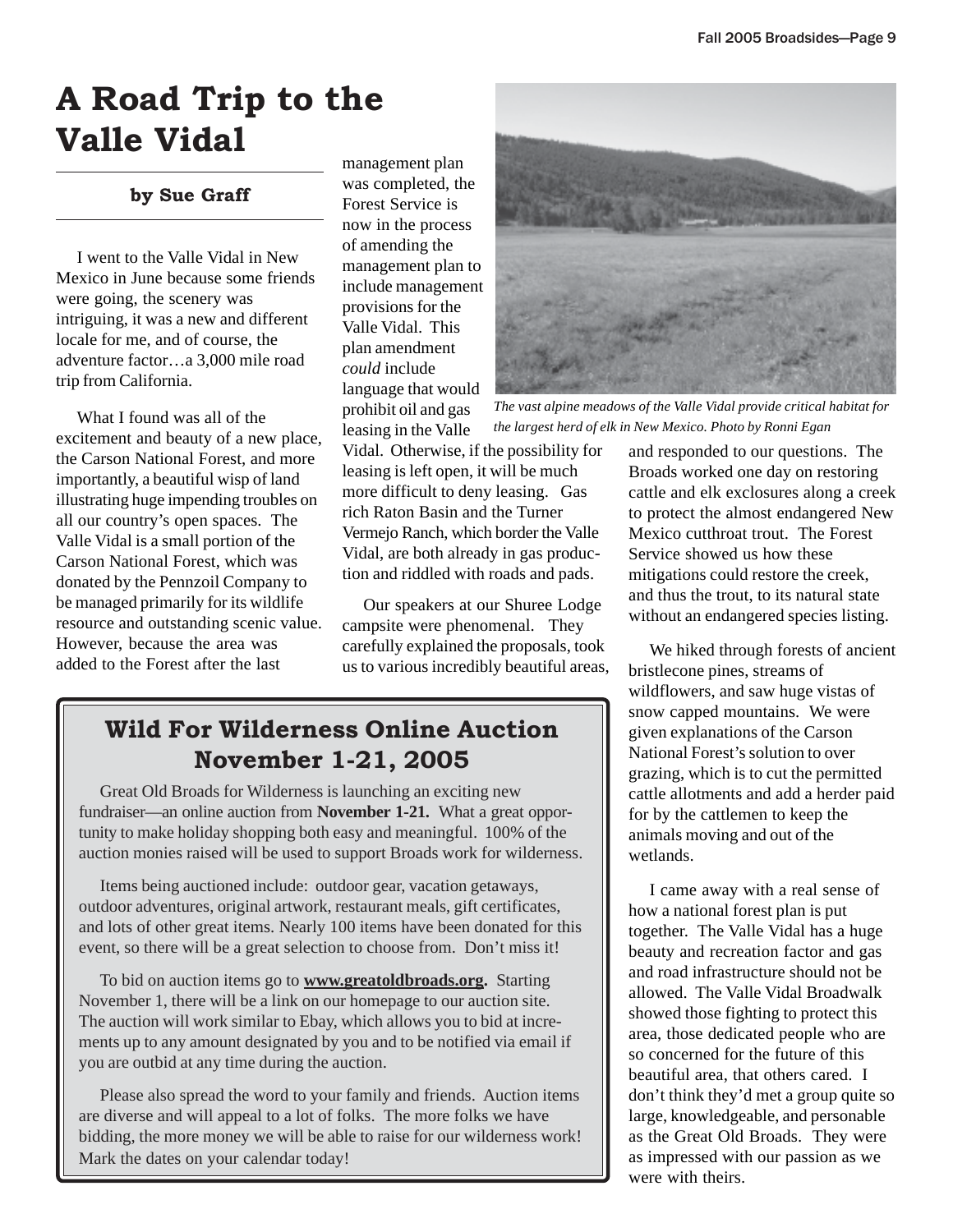## **Great Old Broads Broadwalk the North Shore Road**

#### **by Danny Bernstein**

Fifteen Broads came to Broadwalk the North Shore Road on the North Carolina side of the Great Smoky Mountains National Park.

The North Shore Road area is the largest unbroken tract of mountain land in the eastern U.S. Unlike the Western parks, the Smokies were carved out of land bought from private individuals and are steeped in human history. The proposed road would follow the northern shore of Fontana Lake for 35 miles from the existing tunnel to the vicinity of Fontana Dam. Until the 1940s, people living north of the current lake in Swain County had one road out of the area, but that road was flooded when TVA constructed Fontana Dam to create electricity for the war effort. When the residents moved out, the federal government promised to build a road on the North Shore after WWII. In the early 1960s, a small section of road was started but was stopped when acid-bearing rock was found, leading to "The Road to Nowhere." [For a detailed history, see the article in the summer 2005 issue of *Broadside.*]

 "This is the Broads' first visit to the Southeast. I think the Smokies are gorgeous," Rose Chilcoat, Broads Programs Director, said. "The road is not a local issue; this is a national park and needs to be managed for the good of all of the people. It's better not to be tied to the past but to look to the future. Times have changed. Maybe if the road had been built back then ..."

The first day, we took the boat to the deserted community of Proctor, accompanied by local environmentalists. Ted Snyder, a lawyer and a past president of the Sierra Club who has been involved in this controversy since 1968, explained that "with over a 1,000 people at its height, Proctor was the largest

settlement in the 44,000 acres that was taken by TVA for the dam. However, when the lumber company pulled out in 1928 because they had logged the whole area, many residents also left. Proctor became a farming community again."

We walked into the Calhoun House, the only house still standing in Proctor and noticed the kitchen stove. "My grandmother had a stove like this," said Great Old Broad Sandra Hardenbrook from Seattle. Sandra, now 73, hiked the Appalachian Trail, by herself in five and half-months when she was 60 years old. She had not been back East since her A.T. hike and was eager to see the trail again. "The last time I was here, I knew nothing about the North Shore Road – I just walked."

Each evening at the campgrounds, the Great Old Broads invited local experts on both sides of the issue. Linda Hogue, chair of the North Shore

## **Become a Sustaining Member!**

Please consider joining our Sustaining Member program and help provide critical support for our work to protect our nation's pristine roadless public lands. Giving on a monthly basis provides reliable funding for Broads so that we can focus our energy and resources on the many wilderness issues at hand. It's easy and secure—you can sign-up using a credit card or a voided check. Please, give Broads the greatest gift you can—your ongoing support.

Yes, please send me my free t-shirt for supporting Broads as a Sustaining Member! S, M, L, XL (circle)

| Yes, I want to help! Here's my commitment to a monthly gift:                                                                                                          |                                                                                                                                                                                                                                               |  |  |  |  |  |
|-----------------------------------------------------------------------------------------------------------------------------------------------------------------------|-----------------------------------------------------------------------------------------------------------------------------------------------------------------------------------------------------------------------------------------------|--|--|--|--|--|
| \$100 \S50 \S50 \S30 \S15 \S15 \S10(minimum) \CD Other                                                                                                                |                                                                                                                                                                                                                                               |  |  |  |  |  |
|                                                                                                                                                                       | Name: Phone: Phone: Phone: Phone: Phone: Phone: Phone: Phone: Phone: Phone: Phone: Phone: Phone: Phone: Phone: Phone: Phone: Phone: Phone: Phone: Phone: Phone: Phone: Phone: Phone: Phone: Phone: Phone: Phone: Phone: Phone:                |  |  |  |  |  |
|                                                                                                                                                                       |                                                                                                                                                                                                                                               |  |  |  |  |  |
|                                                                                                                                                                       | State: <u>Zip:</u> Zip: Email: <u>Email:</u> Email: <u>Email:</u> Zip: 2.5 Email: Email: 2.5 Email: 2.5 Email: 2.5 Email: 2.5 Email: 2.5 Email: 2.5 Email: 2.5 Email: 2.5 Email: 2.5 Email: 2.5 Email: 2.5 Email: 2.5 Email: 2.5 Email: 2.5 E |  |  |  |  |  |
| Select payment method: Credit Card   Auto Bank Withdrawal (attach voided check)                                                                                       |                                                                                                                                                                                                                                               |  |  |  |  |  |
| <b>Security Code:</b> _______________(VISA/MC - last 3 digits on the signature strip/AMEX - 4 digit code on front above account number)                               |                                                                                                                                                                                                                                               |  |  |  |  |  |
|                                                                                                                                                                       |                                                                                                                                                                                                                                               |  |  |  |  |  |
| I authorize Broads to arrange automatic payments from my account on the 20th day of each month. I understand I may cancel at any time with 30<br>days written notice. |                                                                                                                                                                                                                                               |  |  |  |  |  |
|                                                                                                                                                                       |                                                                                                                                                                                                                                               |  |  |  |  |  |
| <b>Mail form with voided check to:</b> Great Old Broads for Wilderness * P.O. Box 2924 * Durango, CO 81302                                                            |                                                                                                                                                                                                                                               |  |  |  |  |  |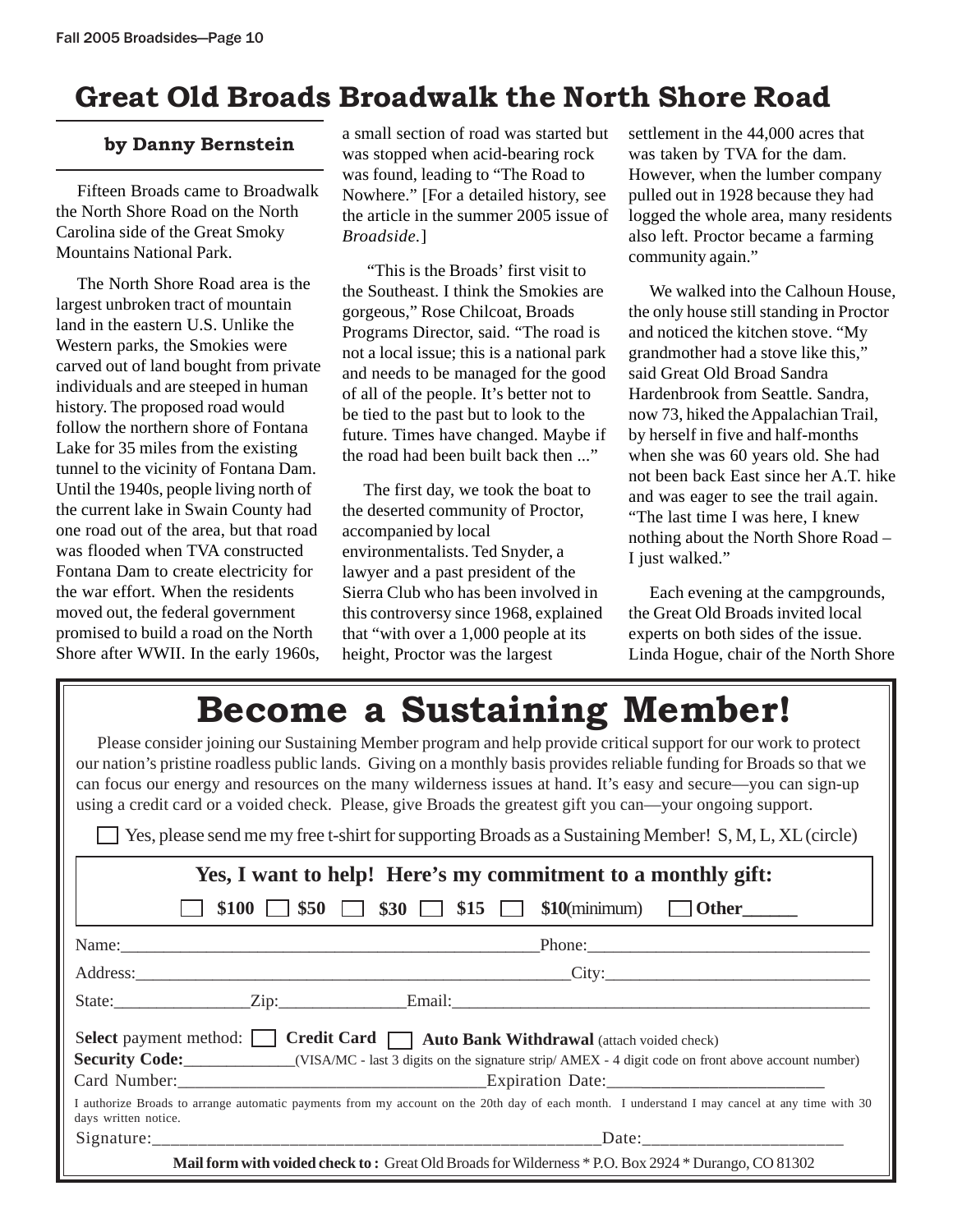Road Association, which supports building the road, gave her perspective. "My family has ties to the area. Building the road is a moral and legal obligation. Our men went off to war and the women had to move out of their homes by themselves. They were told that they would be back in a year."

Environmentalists and the Citizens for the Economic Future of

Swain County have been advocating for a \$52 million settlement to Swain County instead of completing the road at an estimated cost of \$374 million. The county is poor, with over 33% of its people below the poverty line. With the interest that the cash settlement would bring, the County could improve its infrastructure and schools.

Lynda Doucette, a Supervisory park ranger, explained that, "from 1970 until 2000, the park was against the road. Since 2000, when Congress appropriated \$16 million for further construction of the road, the park went



*Great Old Broad Sandra Hardenbrook back on the Appalachian Trail after 13 years. Photo by Danny Bernstein*



*Hazel Creek arm of Fontana Lake. One of the three bridges would be built over this section of the lake and would be visible from all high points in the Park. Photo by Rose Chilcoat*

back to not voicing an opinion." She encouraged members of the audience to give input on their preferred alternative. "All opinions are equal. People in Montana have just as much as say as local people. But the decision will not based purely on a popular vote."

For the next two days, the Broads had a choice of hikes led by locals. Susan Doughty from Tennessee chose a strenuous hike, which took her on the A.T. up to a tower where she saw the unbroken wilderness, which would be destroyed by the road. Then she hiked down to the Lake Shore Trail where rusty old cars from the 1940s still stand. "I can understand both sides," Susan said. "Maybe they [the pro-road people] are still fighting the War Between the States. Us against the government. But I don't want to see a road built either."

Ted Snyder noted, "in one option, three bridges would be built, each the size of the Brooklyn Bridge. The only fair and viable option is for Swain County to get a financial settlement."

To give input to the North Shore Road EIS Planning Process, go to http://www.northshoreroad.info.

*Danny Bernstein is a hiker and outdoor writer based in Asheville, NC. She can be reached at danny@hikertohiker.org.*

*This poem was written while participating in the Broads Smoky Mountains Broadwalk. The "Road to Nowhere" is what the locals call the partially built North Shore Road through the Great Smoky Mountains National Park.*

#### **Road to Nowhere**

This is where I am, On this road to know. Where the world's oldest mountains Cry boulders like tears.

Everywhere I look There are rocks the size of dinosaurs. I climb their mossy curves Barefoot. I find salamanders, And logs so worn they look like feathers.

I am called here, Where I am. First by screech owl, crow, Then sharp-shinned hawk. It seems I am always wading upstream. Hemlock becomes hickory becomes birch Here, where there is little sunlight.

I am listening. Trying to place one steady foot Then another. The long arms of laurel offer balance And I make my way Until where I am Is cool and moist And the timeless flow of this icy creek Erodes my rocky veneer.

I sit and wait. Knowing nothing More than Where I am.

- terry deal-reynolds